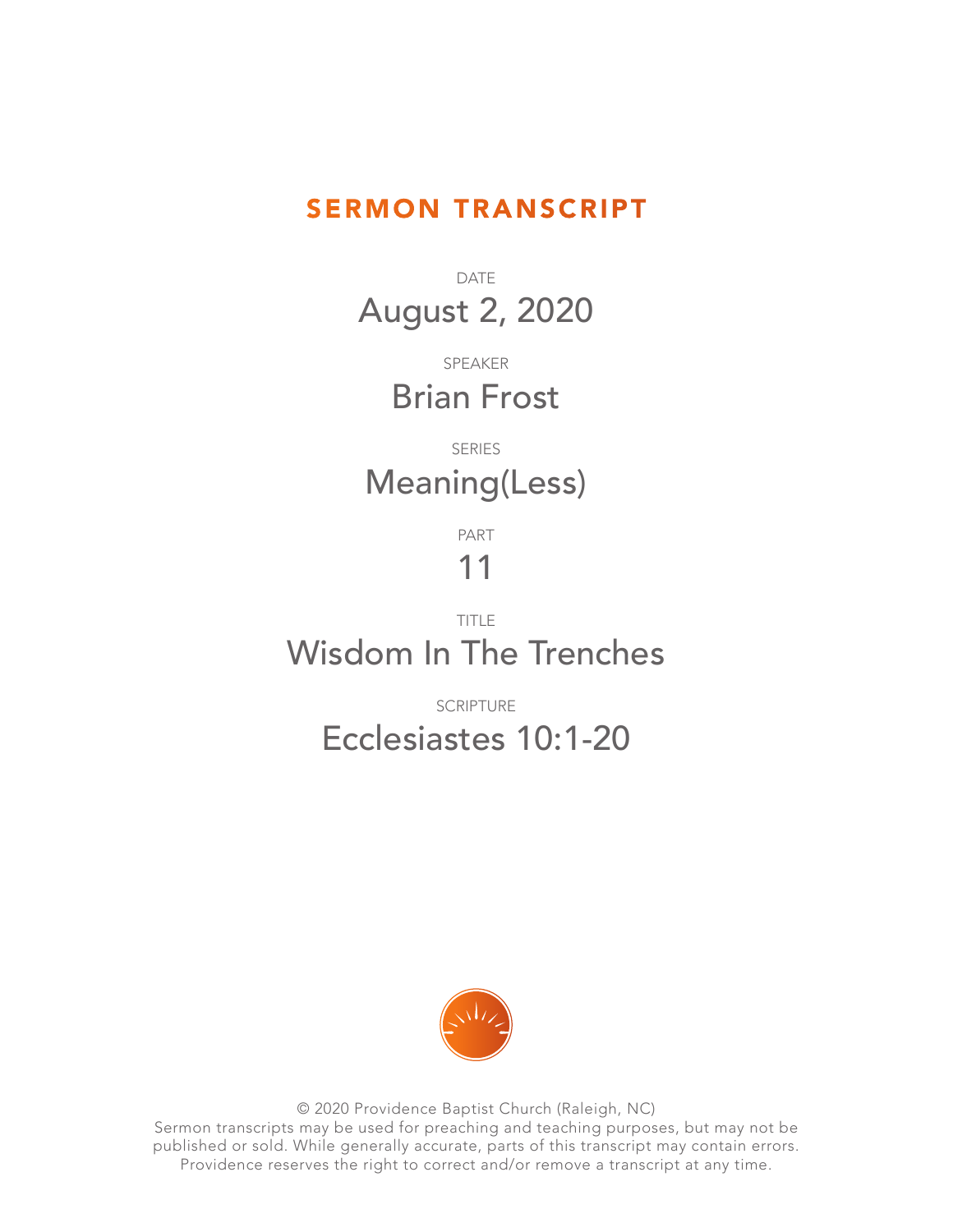If you are new with us, it's important that you understand a little bit about who we are and what's most important to us. We have a mission at Providence that we believe that God gave us, and that is, we want to glorify the Lord. And how we do that is introduce all peoples throughout the world to Jesus Christ, and then to grow them up to love and worship him.

And as we've sought how to do that, we've made it as simple as we think that our minds can think. And what we've found within God's word of what we see, and that is to connect and to grow and to serve and go that if every one of us would connect to Christ into one another, if we were to be growing in the truth of his word in our love for people around the world, if we would be serving with the gifts that God has given to us, and then if we would go with the gospel, whether it's to nations or to our neighbors and tell them and love them and explain to them the hope that we have in Christ is that this would actually take place.

There's a part for everyone to play. And I want to encourage you that if this is the first time that you've been with us, or perhaps you've been here a long time and you're not quite sure how you engage, these pathway classes, one week, I believe will be greatly helpful to you.

Everyone of us, we want something that's worth our life. We want to give ourselves to something that's important. We want to give ourselves to something that's significant and that it's enduring. And the fact is only the kingdom of Jesus Christ will be enduring for what you find and what you see with your eyes here on this earth.

And so, we implore you to trust Jesus Christ and then to give your entire life, your entire life to his glory. So, let me pray for us as we get started. Father, as we open up your word, we believe that this moment is not only consequential, but it's incredibly formative that you desire to do amazing things within our heart, you desire to change things.

God, you desire, and you are the only one who has the ability to actually take a grave within the heart and turn it into a garden where at one time dead things would come, at one time things that were lifeless, impatience, and greed, and lost, and fear could be replaced with love, and joy, and peace, and patience, kindness, goodness, faithfulness, gentleness, and self-control.

We desire for you to do that within our lives. And so, we pray that as we open up your word, that you would address us and that you would undress us of our pride of our unbelief and that you would give us the gift of belief as well as the courage to apply what we see and what we hear from your word. And so, I pray that as we open up your word in Ecclesiastes, God that it would cut deep and it would heal at the same time. Would you speak to our weakness and bring glory of Jesus Christ alone we pray in his name. Amen and amen.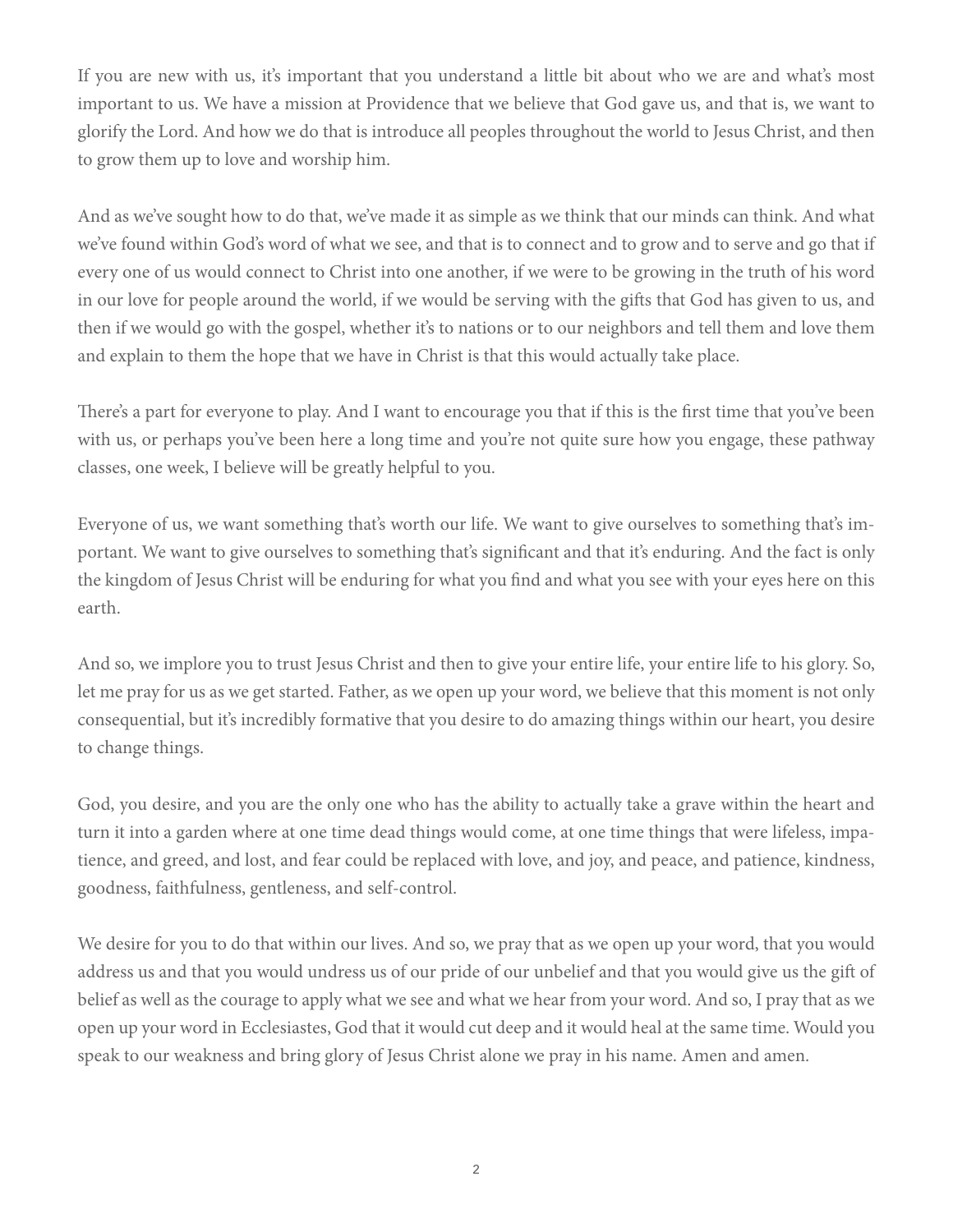Well, whether you're at home or in this room, I would love for you to look with me at Ecclesiastes 10. If you're new to this, if you're new to the Bible, it's sort of in the middle part. A fact that you're brand new to this and you've never held a Bible it's totally cool. We're really glad this was the first time that you get to do that. At the very beginning there's a lot of books and the names, and you can find the page number, but we are in a series through this really strange perplexing book that sometimes it takes a lot of patience to make it through.

And we happen to be just three sermons from the end. We're at the chapter 10. And so, I'd love for you to turn there with me. Every single day that we live on this earth, we are reminded of two pretty amazing things. One is how predictable this world is. And second is how unpredictable it feels. If you ever think about things that are predictable in the world, right? Seasons are predictable. Weather patterns are predictable. Bird migrations, they're predictable. Sunrises and sunsets, and ocean tides and water cycles and the laws of nature, laws of science, genetics, agriculture, chemistry, all these things. They're all predictable. They keep happening the way that God intends for them to take place.

In fact, we see throughout the world, you see within scripture throughout history and that through our world today is that the vast majority of all the created order gives immediate, quick and joyful obedience to God. God says, "I want you to do this." And the bird say, "As you wish," until you get to humanity.

And we who are created in the image of God, we who have the law of God, the justice of God, beauty of God stamped upon our own conscience. We hear from God and suddenly within our own heart, even though we are the crowning joy of his creation to himself. We look at him and we say, "No." And this causes a lot of unpredictability and a lot of brokenness in the world.

You think about what happens when we say no to the Lord. The Bible calls the sin. It calls it sin. And sin, when you open up the Bible, there's a lot of descriptions about what it feels like and what it is like, what God sees in our life when he sees sin. The first thing is sin separates, sin separates us from God, it separates us from each other, it separates.

Holy God, sinful people cannot dwell together. And so, we become separate from him. And I know for some of you, I just know some of you are tuning in right now and you're like, "My life is an absolute mess." Maybe your life is such a mess today that you're actually despairing life itself. I'm so glad that you've tuned in. And I want you to know something. I want you to know that your life is never going to make sense until you bow your knee to Jesus Christ. Amen.

He is your creator. Life is only supposed to make sense. You're only supposed to know joy, and peace, and meaning, and purpose in life when you understand that you were created by Jesus Christ for Jesus Christ, to live with Jesus Christ. And one day you'll stand accountable to Jesus Christ. He is the point. He's the reason of it all.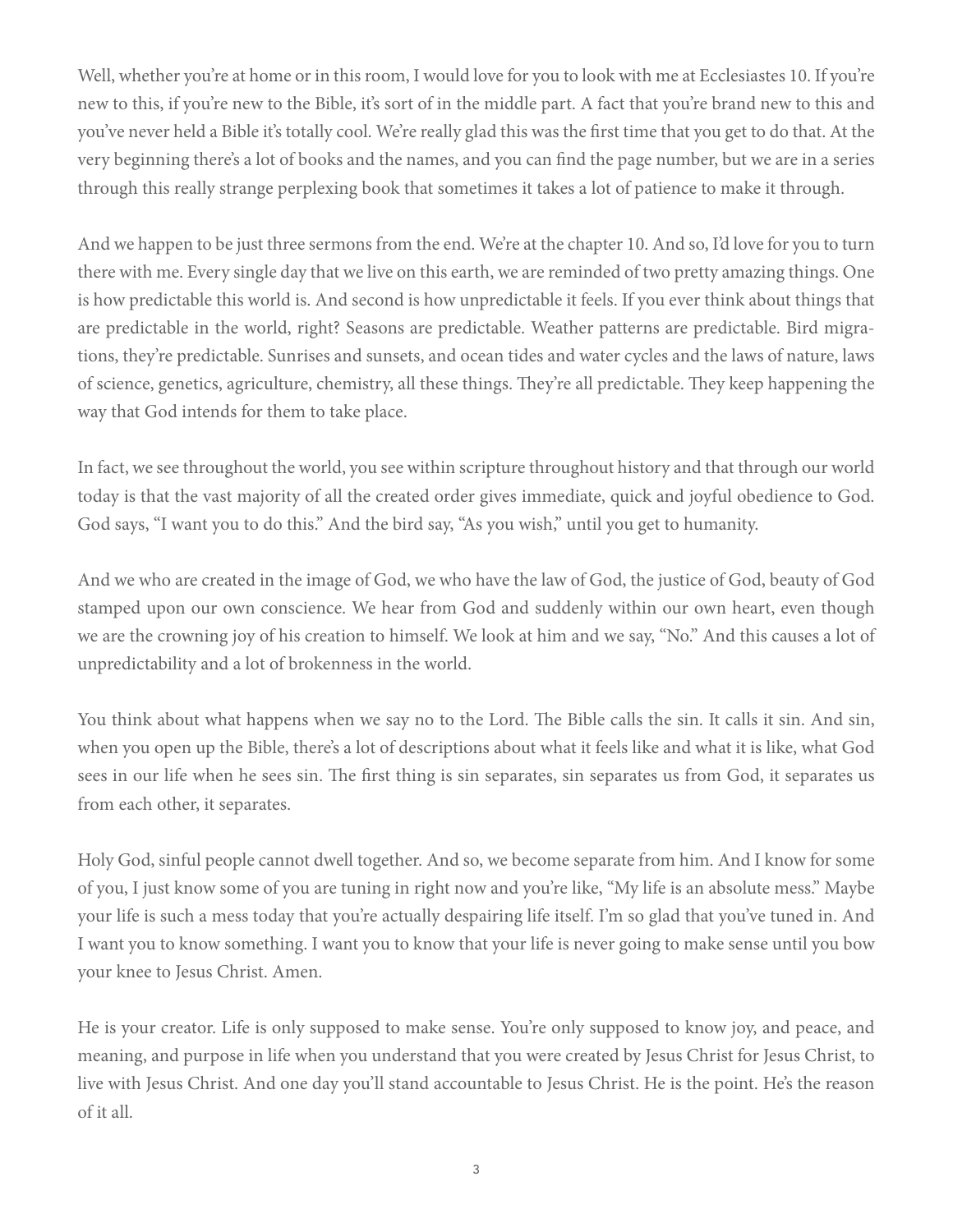But when we sin, we separate from God. And not only do we do that, but when we separate from God, all of his instructions, he says are boiled down to two; love God and love one another as yourself. He says everything in the whole B. You wouldn't even need a Bible if you loved God with all of your heart and you loved your neighbor as yourself. That's what Jesus said. He said, every instruction within the scripture could be hung upon with just two laws, love and love.

But what happens is when we sin against God, is it creates the social chaos and unrest in the world. The instructions that are supposed to protect one another now all of a sudden we say, "Well, I don't care what you think." And all of a sudden we do, now we hurt one another.

And what this does is it causes a loss-ness that is really described, I think in this picture, is that when we're lost and when we're sinning, it's like we're dropped into this endless maze of trenches where we're supposed to find a home and yet what we find within the scriptures is this, is that no matter how many trenches, no matter how many alleys, no matter how many rooms, no matter how many hobbies, and activities, and purposes, and pursuits you give yourself to on the earth is the trenches down here on this earth, they do not lead home.

Ecclesiastes is Solomon's conclusion of that very thing. This man who is unrivaled in wisdom and wealth, he gives himself all to wisdom and wealth. He walks away from the Lord, severs the relationship, causes unparalleled chaos to people within the world, and even in his own kingdom. And then he gives himself to trying to find meaning. And after a very long pursuit, most of his life now he's grandpa Solomon. And grandpa Solomon and he wants to sit everybody down and say, "Now, look, this is what I've learned. This is what I've found, the trenches don't lead home. And if there's any hope to be found, then the God of mercy, the God of mercy would actually have to come and to live in our trenches and save us and deliver us."

And don't you see the good news is what Ecclesiastes does in telling us that the only hope you and I are ever going to have is beyond the sun, is beyond the trench, is that the rest of the Bible tells us that's precisely what God did. He sent his son to this earth to live with us. He walked right down here with us in order to pay the penalty of our sin, to remove that sin in order to bring us home.

And not only did he send his son, but he gave us a Bible. And the Bible tells us that it's written for us that we would become wise, to guide us through this life. Proverbs 2:6 says, the Lord gives wisdom and from his mouth come knowledge and understanding. Sometimes you see these three words. They're oftentimes put together in the wisdom books of the Old Testament. Wisdom, knowledge, understanding. They look like they're the same but they're not. They're like close cousins. Okay?

The first level is knowledge, and that is people know things or they don't know things. Let's just put it into two different categories. Okay? There are some people in this room or at home who know Jesus is the Christ and who know it is good to forgive. The Bible tells us to forgive. Okay? So one thing to know, one thing to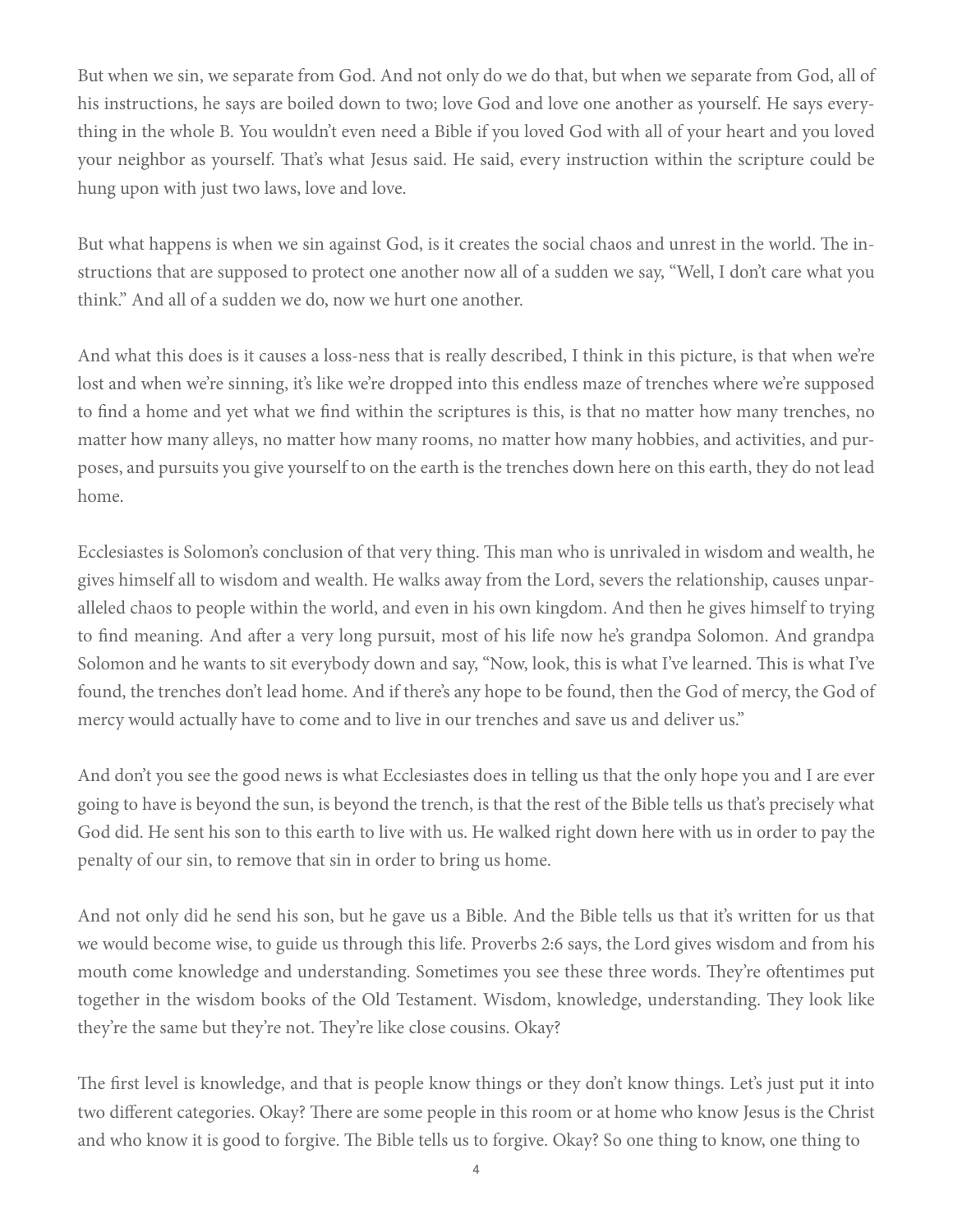practice, knowledge is about knowing things.

Then we move to understanding. Understanding is about comprehending how the knowledge works in life. And so, when it comes to faith in Jesus Christ, what that means is a person of knowledge knows he is the son of God. A person of understanding knows why it's important to trust the son of God. A person of knowledge knows the Bible says forgive, but a person of understanding knows how to forgive and knows the implications of forgiving and not forgiving.

But then we move a step further. And this is where the Bible wants to get us. This is where God wants to get us and that's wisdom. And what wisdom is, is applying the truth of God. You see, if you know that Jesus is the son of God and if you have understanding and you can comprehend why it's important to trust him, and yet you never actually put your faith in him, you may be knowledgeable and understanding, but you are not wise.

You may know that you need to forgive, you may understand why you need to forgive, but until you forgive you and I we are not wise. And so, what he does here in Ecclesiastes chapter 10, a pretty strange chapter, to be honest. I'd say that frequently over the last few months, haven't I? Pretty strange chapter, it is.

What Solomon wants to do is show us five benefits of wisdom here in the trenches that is made available by what we're going to do in a moment. And that is that Jesus Christ came to die on the across where he gave his life and he shed his blood so that we could have hope. So, the first benefit that we find is this, is that wisdom protects our honor. Wisdom protects our honor. Everyone in this room and everyone at home wants to be remembered for being honorable and yet every one of us have the ability and capacity within us to ruin every good thing in our life in about five minutes.

Every one of us has what is needed to live a dishonorable life that would actually outweigh years of wisdom and honor. And this is precisely where he goes. Look at verse one. If you have a Bible with you, look there. If not, it's right here up on the screen. He says, "Dead flies make the perfumer's ointment give off a stench; so a little folly outweighs wisdom and honor."

So, we need to understand the first in order to understand the second because of this little word so. So what does he mean? The dead flies make the perfumer's ointment give off a stench. What he's saying is this, a little of the wrong thing in life can outweigh a lot of the right thing. True?

And so, in the ancient world, those who had means and wealth, they had ointment, perfume, it smelled good. But they wouldn't wipe it on themselves necessarily, they would put it in a bowl, they'd put it in the room. And all of a sudden that aroma would fill the room. But they had a problem. And that is sometimes flies would land in that ointment.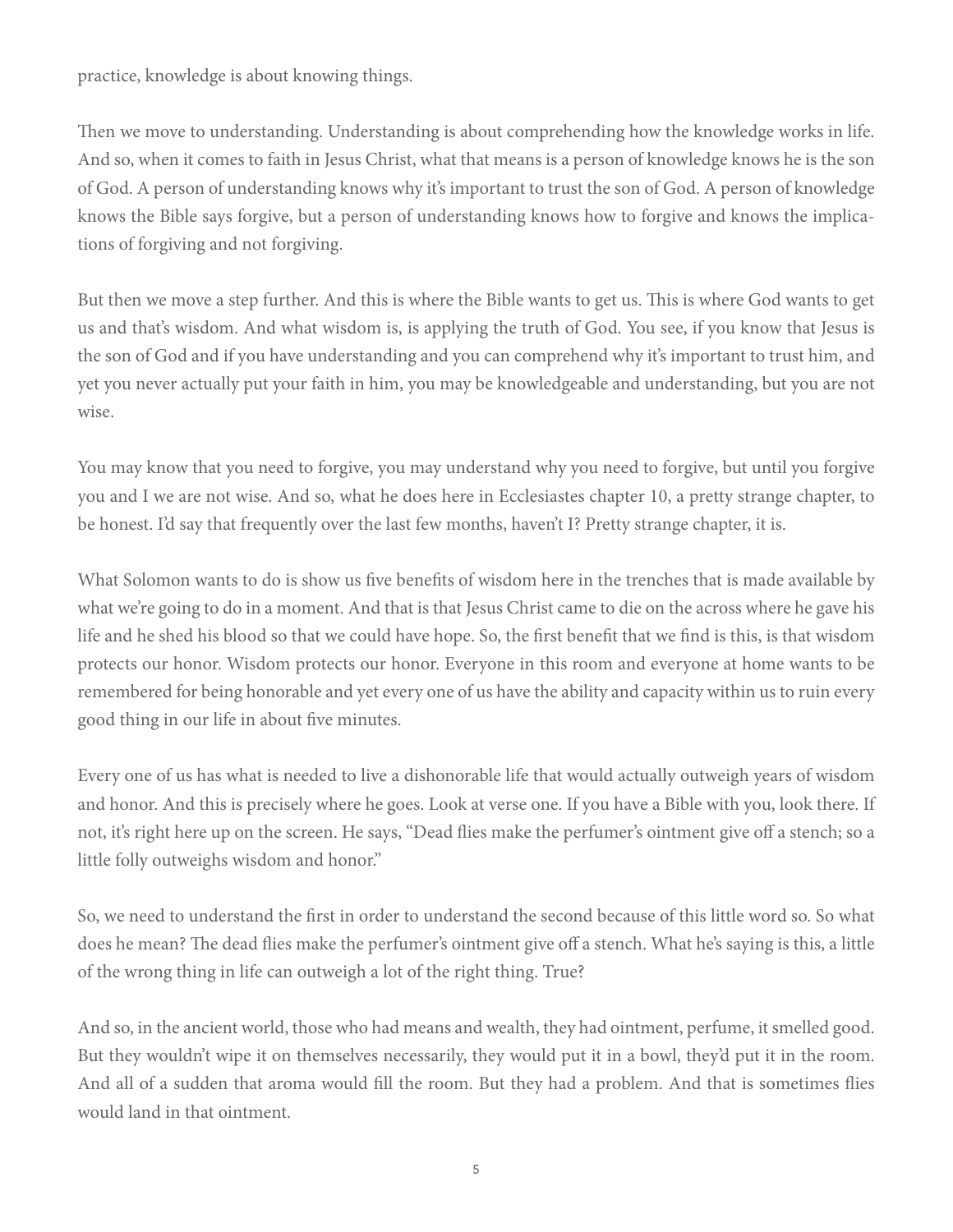What he's saying here is this, is that you may have an entire bowl of ointment, of perfume and one little fly that dies within it. And the lesser tends to compromise the greater as opposed to the perfume turning the fly into a diamond. Now, we don't do a whole lot with perfume and flies. We do soup and flies. So let's just say you go out to your local restaurant and you order soup and all of a sudden it comes out and there's a fly in your soup, right?

The soup, it may be amazing soup, but it doesn't turn, it doesn't outweigh, it doesn't turn that fly into a fruiton that you get to eat with it, right? No. What do we do? Even though the majority of the soup is not touched by the fly, we send it back. We don't eat it. We don't go, "Most of this soup is not even touching it, so I'll eat everything around where the fly is at. "No, we'd send it back.

And this is what he's saying. He's saying, in the same way, a little folly outweighs wisdom and honor. What does that mean? It means one hour of folly can spoil a decade of honor. Solomon's own dad probably taught him this. You look through the scriptures and what you find is that his dad, his name is David. It's an amazing thing, God almighty one day, God almighty, literally looked upon the earth and he says, "You see that guy right there, that is a man after my own heart."

Now, that is a compliment. God almighty ever looks down at you and he says, "You see that person right there, that person right there loves me, he loves my heart, has a heart just like my heart." That's varsity level right there. Okay? That's what you want. He lives with honor. The vast majority of his life is just this wisdom and honor. And yet, in a moment of weakness, when he was overcome by lust, he actually slept with a woman who is married to another man, gets her pregnant and then kills her husband.

And now for the rest of time, every generation, you look at David, and it's interesting, everyone has to do this. Man after his own heart, really bad weekend, but a man after his own heart. One moment in time outweighed an enormous amount of honor and wisdom. Now, the hope, and we need hope, don't we? Because most of us, we heard that and we're like, "Well, all right. I'm out." Right? Because we've all done things. Everyone has. That's why Jesus came. It's because we're not honorable.

Not only do we have the capacity to spoil significant things in our life, we have spoiled significant things in our life because we've lived dishonorably. That's why we need Jesus Christ. And yet, I want you to know something. In God's economy, there's another powerful thing. You don't see it here within Ecclesiastes, but you see it in the rest of the Bible. I don't want to say right now so that you don't walk out of here hopeless. And that is that even though it's true that folly outweighs a tremendous amount of honor, repentance can outweigh folly.

I remember a few years ago I went to a marriage retreat here at Providence. Very first night everyone's introducing themselves. And there's a man here at Providence who's at the last service, a man of honor, he loves the Lord, loves his wife, faithful, just godly man. I mean, real godly man. And he says something foolish in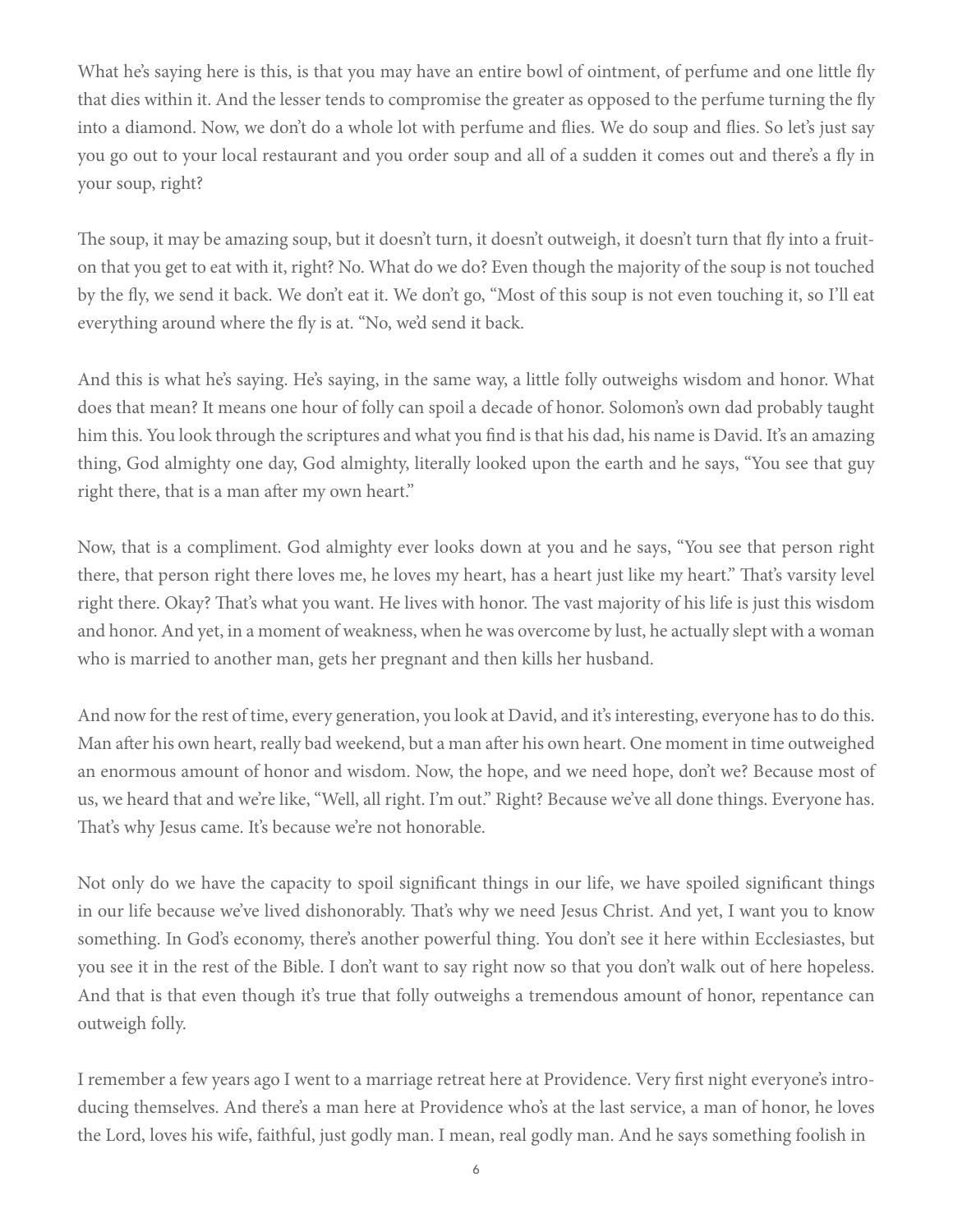front of everybody that disparaged his own marriage. Everyone knew he was joking, and so we really didn't think too much about it.

I didn't think anything about it, to be honest, until the next morning when we come back for the next session and he had asked, "Hey, can I say something?" And he stands up in front of everybody. And he says, "I want you to know that I was wrong. One of the greatest gifts of my entire life is being married to my wife. And I said something that compromised that reality, it's not true."

I have no idea anything that was said that weekend. I know who taught. And I know it was good stuff, but I don't remember any of it today. But I do remember that repentance outweighed folly. And it's true for your life as well. Look to the Lord, he can restore.

He goes on though. And because he knows that we all are at risk. Like some of you right now, I know. I just know. Some of you are an afternoon away from destroying your life. There are people listening right now who are about to make decisions, who have been contemplating decisions for a week that if you act on it, it will destroy your honor.

And so, what do we do with that? Well, we keep reading. Look at verse two. He says, "A wise man's heart inclines into the right, but a fool's heart to the left." Now I know some of you are already thinking, "Oh man, Solomon was a Republican, see?" He wasn't. Has nothing to do with politics. Okay? Let me tell you what this means. Okay? Let me tell you what this means.

For whatever reason, I don't know why, but the vast majority of humanity throughout time has been right hand dominant. Right? What that means is we're right-hand strong. And so, when we say things like, I know some of you, you're the exception. Unfortunately, there's less of you. Okay? Which is why it's the exception. Right? But you hear statements such as, "You know what? I could beat you with my left hand." What does that mean? It means I could take your strength with my weakness.

When we talk about right-hand dominant, the right and the left, the right is actually a portrait of strength. It's a foundation of strength. And you see this throughout the scriptures, right? Where is Jesus today? Is he at the left hand of the father or is he the right hand of the father? He's at the right-hand of the father.

When David talks about his relationship with God almighty in Psalm 16, notice what he says. Psalm 16:8, "He, God, is at my right hand; I will not be shaken." Right? It's this metaphor on the right, it's a place of strength. And so, what he means when he says that a wise man's heart inclines him to the right but a fool's heart to the left. What he means is this, is that a heart that is ruled by God's wisdom, it leans toward, it's inclined toward a strong foundation, but a foolish person's heart is inclined toward, it leans toward weak foundations.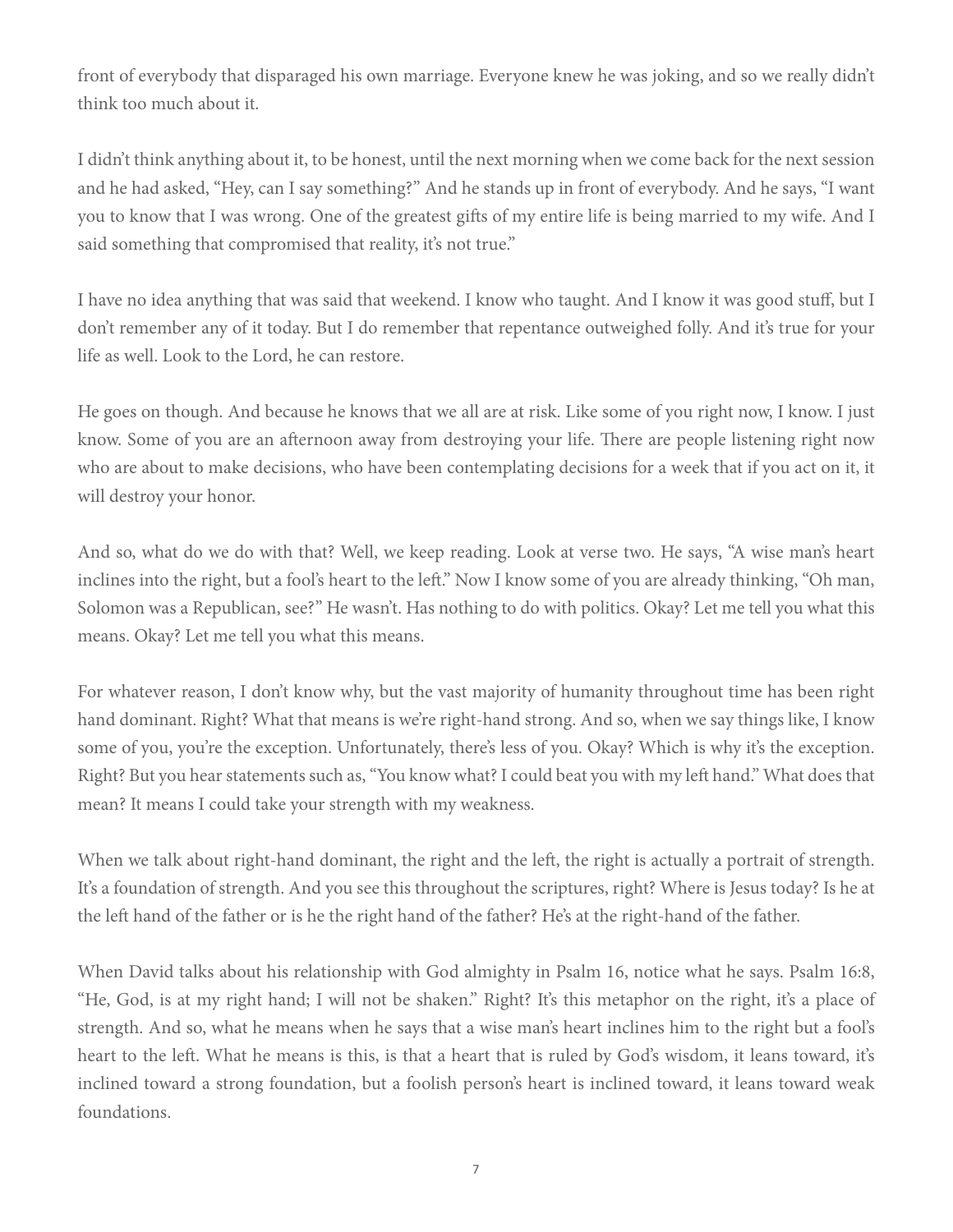Now, have you ever heard anything about rock and sand in the Bible? You remember what Jesus said? It talks about it in the context of wise people and foolish people. In Matthew 7:24, he says everyone who hears these words of mine and does them will be like a wise man who built his house on the rock. And then the story goes on and he says, "Look, the rains come down and floods go up and his house is secure, his life is secure because it's founded on the rock."

But then he goes on and it's not on the screen. But in verse 26 he says, "But then everyone then who hears these words of mine and doesn't do them is like a fool who built his house, his life, upon the sand, the rains came and the floods came up and suddenly great was the crash of his life." And what Solomon says is this, is that when we build on sand, our crash is predictable. So, how do we know that? Look at verse three. "Even when the fool walks on the road, he lacks sense and he says to everyone that he's a fool."

See what he's saying? Most of you know about this, you have a friend, they're doing something and you're looking and you're like, "This is not going to end. This is not going to end well," right? Folly. It's self-evident this is about to be a train wreck. And this is precisely what he's saying here. And of course, Solomon, this is grandpa Solomon. He's looking at you and me and he goes, "I know you have everything in you just like I to ruin every good thing in your life in a matter of moments."

And so, listen to me. Don't emulate my life, learn my lesson. So, what can we do? Let me encourage us to trust God by pursuing self-control. God loves to be trusted. He says that without faith, it's impossible to please him. So, we need to understand what is self-control. Self control is simply, is the ability to control urgent desires for important desires.

You may have an important desire to be healthy. And this afternoon you may have an urgent desire to eat four pieces of fried chicken and two desserts. Self-Control says, "You know what? I am going to be governed by importance as opposed to urgency." Some of you want to have a healthy marriage. Some of you want to be faithful to your spouse. You want to give your heart not only to your spouse, but also to a biblical view of beauty and love.

There's going to be a temptation that creates this urgent desire in your life to look at pornography. Self-control says important things first. And if urgent things hurt important things, urgent things must go. It's self-control. What happens if you don't have any self-control? Well, Solomon says it this way in Proverbs 25, 28, "A man without self-control is like a city broken into and left without walls."

What does that mean? City broken into is a disaster that's already happened and it's left without walls, which means it's waiting another disaster. What that means is this, is that if you lack self-control in a particular area, not only does it eat your lunch today, but it's going to eat your lunch tomorrow. Self-Control. Important things over urgent things. So what do we do? Because we're all in this battle together. We all want things that aren't good for us.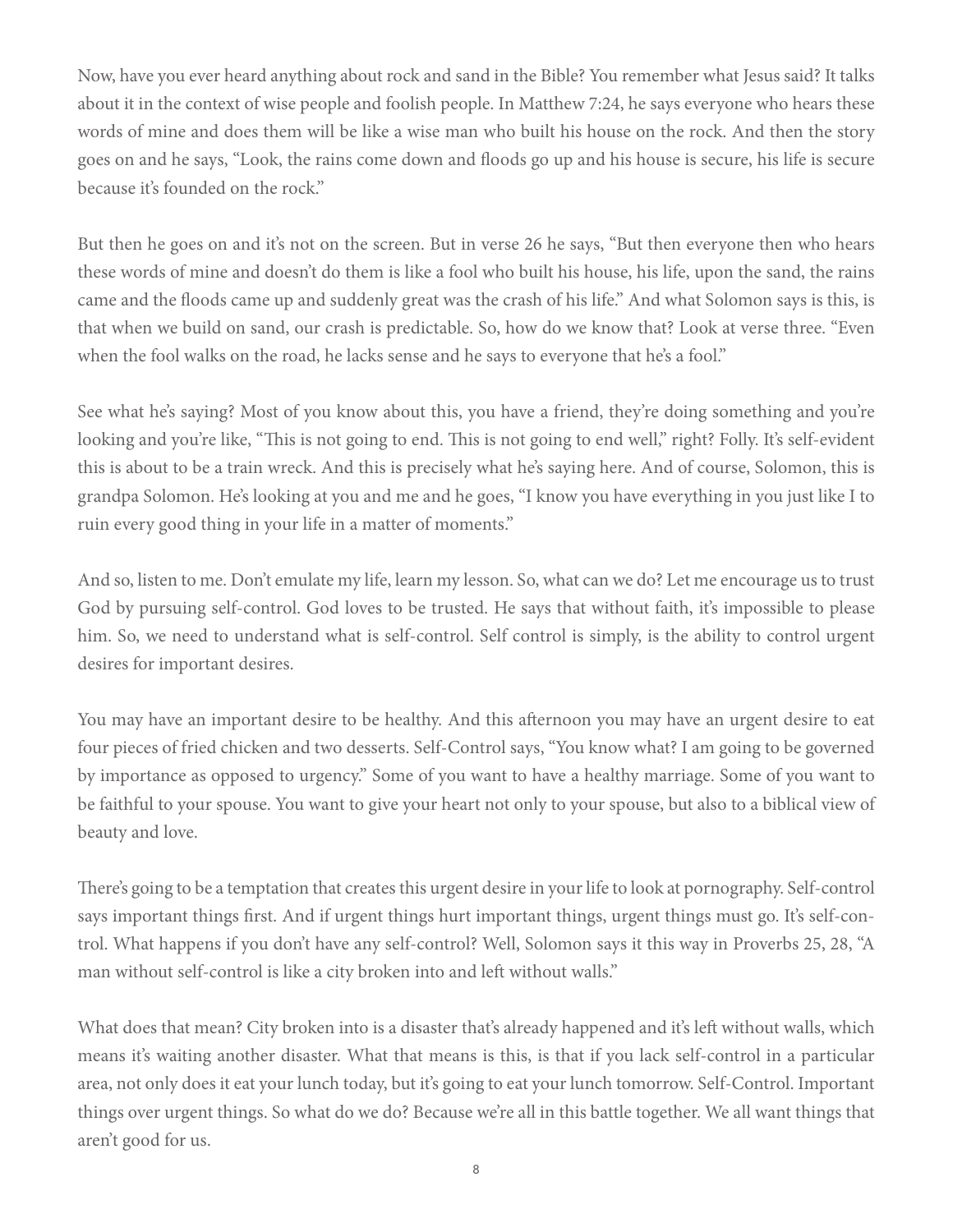Well, the Bible says this, you got to run to Jesus Christ. You see, in ancient times, if the city wall was broken by an invading army, there was a last stand, there was a tower. There was a last tower that all of the inhabitants could run to and be safe within that tower, at least for a period of time. And notice what Solomon says in Proverbs 18:10. He says, "The name of the Lord is a strong tower, and the righteous man runs into it and is safe."

We have to trust Jesus Christ, but then God presses us even further. And he says, "I need you to expand your love for what is right." And this is why, this is so important that you understand this if you want to be a person of self-control, is that self-control is no longer self control if you love. If you love personal health, you are motivated to be self-controlled in that area. Isn't that true?

Love turns the need for self-control into desire. That's why in verse two, and he says that the wise man's heart inclines to the right. What does that mean? It means his heart wants a strong foundation. It's a whole lot easier to build your life on a strong foundation when you want to. It doesn't take self-control it just takes action. Now there's no battle because this is what I want to do. This is why John in 1st John 5 he says, "For people who love God, obeying the Bible is not a burden." What does that mean? It means you don't have to have self-control if it's what you want to do. It's love.

Remember Jacob in the Bible, some of you are like, "No, I've never heard of Jacob." Well, there's this guy, his name is Jacob. And he falls in love with this woman named Rachel. He goes, "I want to marry this woman." But the ingredients that were put before him, he says, "This is what you got to do, you got to work seven years in the field, harsh circumstances. But when you do, you'll be able to marry her." And notice what the Bible says. "They seem to him but a few days because of the love he had for her."

And so, when you are lacking self-control, there's an urgent desire in your life you know is destructive, but it's staring you down in the face and you're like, "Okay, I need help." First you trust Christ as your savior. You've already done that. Then this is what you do. You go to the Lord and you say, "God, I have desires right now in my heart that are facing me that if acted upon would ruin every good thing in my life. It may ruin my joy, my marriage, my family. It might ruin my testimony as a believer in Jesus Christ."

"So, I'm not only asking you to give me strength, but what I ultimately want is this, would you help me to love you more? Would you help me to love my family more? Would you help me to love honor all the more so that years of faithfulness feel like just a few days."

This is the path to honor. And it's a path we all must take because we all have the seeds of dishonor in our heart. The second benefit of wisdom that he talks about is that wisdom produces endurance. Most of us in our life we've quit something in our life. There's been something we've put our hands to. And then for whatever reason, we stopped doing it. I remember years ago sitting at a campsite, it was in front of a campfire sitting next to a man I hardly knew. And suddenly, it was a trip with the Scouts and oh boy, they were all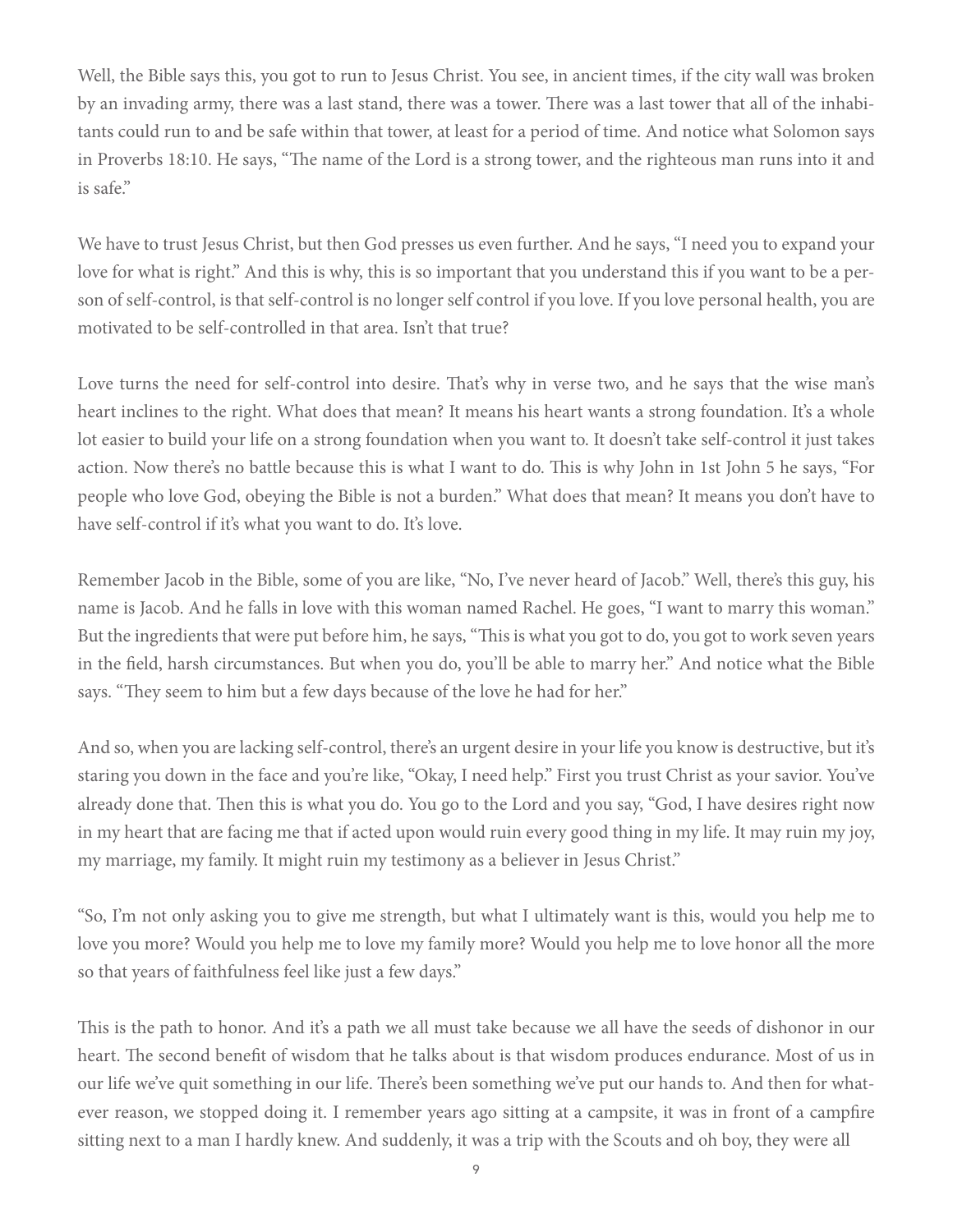playing. We were just sitting there and he just said, without invitation, he goes, you know what? I have a regret. Oh, we went there real fast. Okay.

And so a campfire regret. What's your regret? He said, "Do you know what? I was in the Scouts and I finished everything, including my Eagle project. I had half of a merit badge left and I quit." Since we're there, I said, "Can I ask you a question about that?" And I said, "Why did you quit?" You know what he said? It was fascinating. He goes, "Well, the leader got mad at me for something I did. And then I got mad at him and I said, 'I now have a driver's license, I'm out of here.'"

I said, "What does that have to do anything?" Well, look at verse four, "If the anger of a ruler rises against you, do not leave your place, for calmness will lay great offenses to rest." Sometimes people get angry with us and then we get angry with them and suddenly we quit something that was important to us that maybe we even wished that we would have finished.

And in this world, it's so crazy that in the trenches that we get tempted to quit or to just disengage all the time. So, look what verse five to seven says he goes, "I get it." Let me just show you how backwards life is. He goes, "There's an evil that I've seen under the sun, as it were an error proceeding from the ruler. Folly is set in many high places," see what that says? Folly, people who are foolish, they get the best seats.

And the rich, they sit in low place. And then he goes further. He goes, "I've seen slaves on horses and princes walking on the ground like slaves." These are simply metaphors of saying, in this world, in the trenches, everything's broken and backwards. Sin is exalted as courageous and truth is condemned as arrogant, socialites, who literally have displayed no known skill, they become celebrities that make millions of dollars, and social workers that help kids who have been abused find another safe place, they live on pennies.

Teachers get thousands and actors get millions. And sometimes what happens is when we see the backwardness of the world, we say, "You know what I'm going to do? I'm going to gather up all my end time posters, my family, and some garden seeds and I'm going to live up in some caves somewhere. I'm out of here." And Solomon says, "Don't leave your post."

And so Providence let's trust God and stand at our posts. When life tempts you to flee, look to God and stay where he has told you to stay. Think this is great advice. If you ever get to the place where you just don't know what to do, do the last thing you are absolutely certain you heard God tell you to do and stay there until you hear something just as certain. Stay there. Finish. Don't run from your Bible. Don't run from your family. Don't run from your commitments. Don't run from your community of people.

Psalm 37:3 says, trust in the Lord, do good, dwell in the land, befriend faithfulness, look to Jesus Christ and wait for wisdom's eventual triumph. It will come. Amen.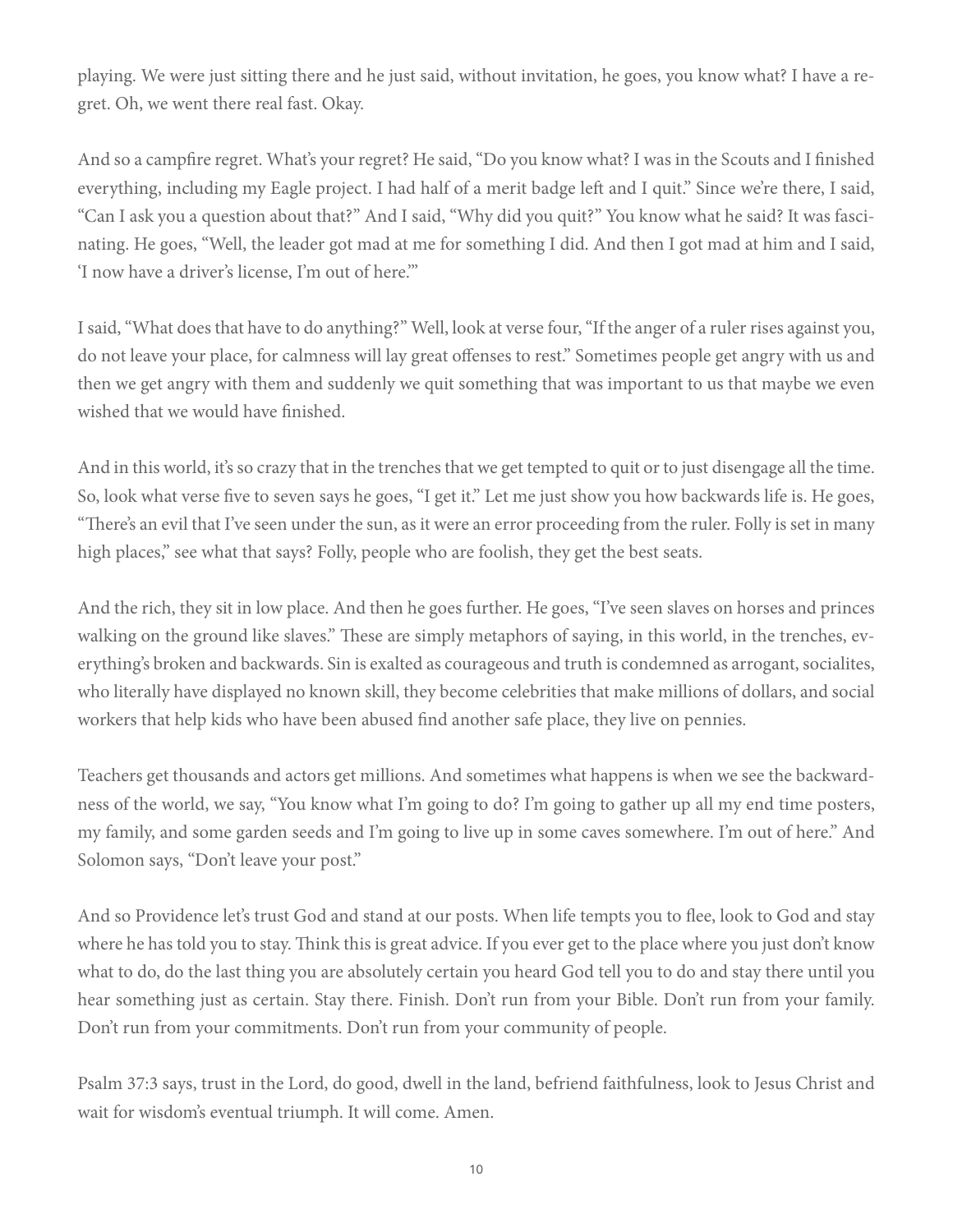The third benefit, he says, of wisdom, in the trenches the wisdom helps us succeed. And you see this in verses eight through 11. A lot of us think if I'm just strong enough at something, then I'm going to succeed. And Solomon comes in and he goes, "You know what? You can be a really strong fool." And so, strength isn't everything. Let me show you how he gets there. Okay?

Verse eight, watch this. "He who digs a pit will fall into it. And a serpent will bite him who breaks through a wall. He who quarries stones is hurt by them and he who splits logs is endangered by them. If the iron is blunt and one does not sharpen the edge, he must use more strength, but wisdom helps one to succeed."

Now, you see what he's saying there? He's saying, "Look, you're a really strong person you can dig a pit, but if you have wisdom, you won't fall into it." Strong people can pull down a wall, but it's a wise person that makes sure that when they're going through the rebel, that there's not a snake in there. Strong people can cut down a tree. True? If you're strong you can cut down a tree. A wise person though, learns to sharpen the ax and pays attention to where that tree might fall.

You see, strength without wisdom is simply strong folly. And then he goes on. He wants one more example to make his point. I love this. "If the servant bites before it's charmed, there is no advantage to the charmer." Now, snake charming is a pretty unique thing in the world. Isn't it? If you're like, What is the snack charm?" I thought about doing it, but I'd have to show a cobra and there's so many people that are so terrified of snakes that I'll just tell you about it.

There's these people in the world. Who's never seen these? You've seen cartoons, but it's real, right? A guy will come, a little marketplace and he'll have a little basket and he'll put it down, and he'll sit down, and he'll take the lid off. And there's a cobra in his basket. Little head comes up and he's like, "Hey, what's up? Where are all the..." Now I got to do something with a snake that's out there.

And so he gets his little flute. He's blowing his little flute and the snake somehow, right? It's a unique knowledge. It's a skillset that I don't have that people really do have. They know how to get this snake to get in this trance where they go up and they'll kiss this snake around the lips. I'm like, "You got to be kidding me."

And Solomon knows, everyone knows this example, but then he also knows that everyone's a little bit afraid of getting bit. So this is what he says, the veteran charmer who has all the knowledge of how to charm the snake, he may have it all, but if he has bit before he applies his knowledge, then he is worse off than the rookie who knows not how to charm a snake.

And you take that and there's a million different examples. He who has a Bible and never reads it is no better than the one who's never seen a Bible. He who knows the Bible says forgive but will not forgive is no better than the person who doesn't even know they're supposed to forgive. This is what he's talking about, wisdom must be applied for there to be true success in life.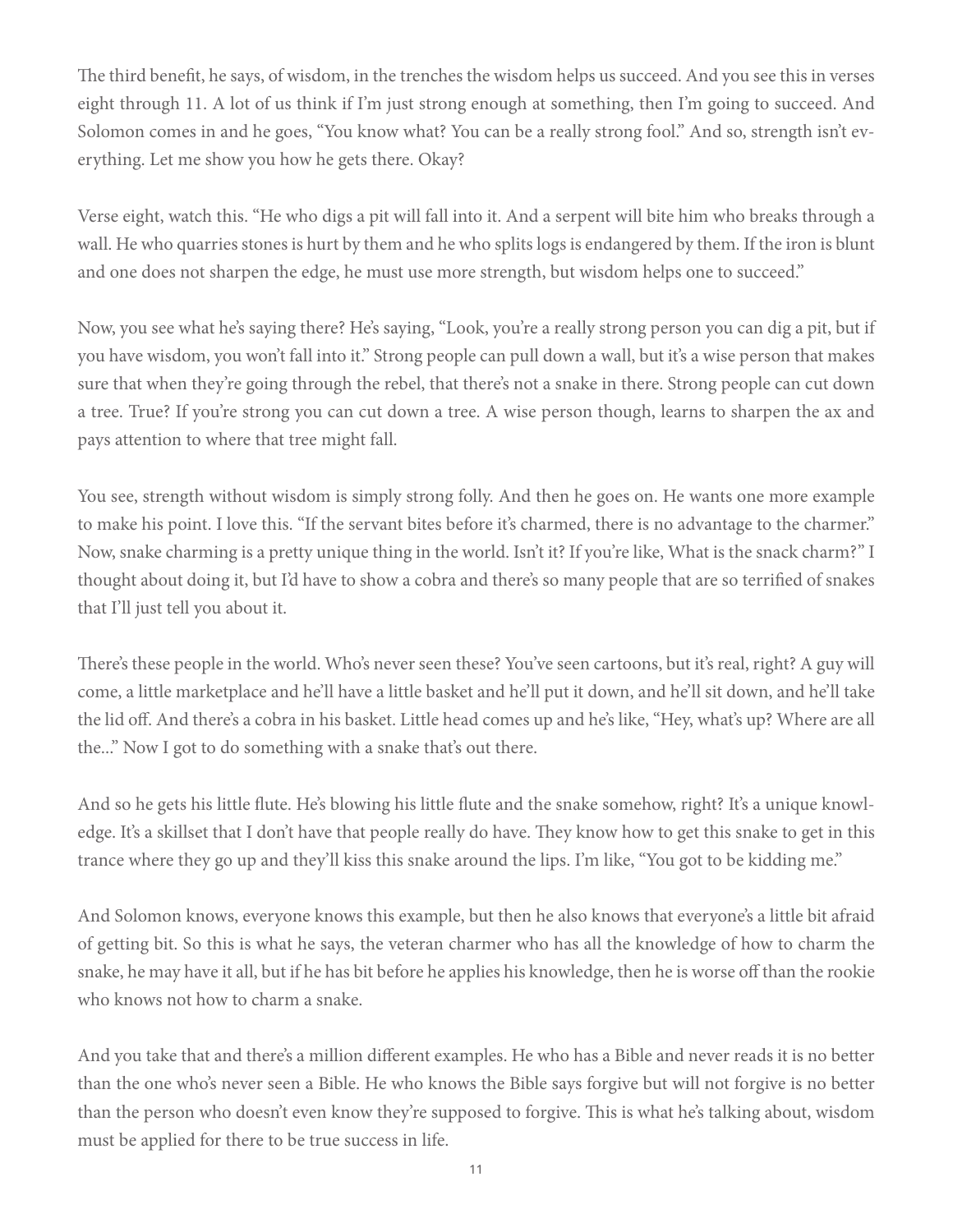So, let's trust God and apply what we know, whatever it is that you know. Is there anything right now that you know for certain you're supposed to be doing but you have not applied that knowledge and understanding into wisdom? Let me encourage you right now, this week begin to apply it.

The fourth benefit that he tells us is that wisdom forms life-giving words, life-giving words, everywhere. Around the whole world, people are lost in the series of endless trenches, trying to find home, and everybody's wondering how to get there, and everyone's trying to give directions like, "Hey, I've been down here, don't go there. I think it's this way." And all of a sudden, people are just walking around looking at where is hope in the world?

And what he says is this, everybody down in the trenches, they're also talking. He says, "There's a difference between what wise people talk about and what fool's talk about." So, let's talk about it. Verse 12, "The words of the wise man's mouth win him favor, but the lips of a fool consume him."

The beginning of the words of his mouth is foolishness and the end of his talk is evil madness. What does that mean? It means, the beginning of his sentence is foolish and it never gets any better, and that's what he says. "A fool multiplies words, though no man knows what is to be and who can tell him what will be after him? What that means is this, the foolish person, he talks so much, even though he knows not what's happening today or tomorrow. The toil of a fool wearies him for he does not know the way to the city."

In other words, the fool is utterly lost in the world, has no idea how to get to the city and yet keeps talking and giving direction, but the words of the wise win him favor. And do you know the wise words? Why the words of the wise win that man favor, or that woman favor? It's because Proverbs 9:10 says, "The fear of the Lord is the beginning of wisdom."

In other words, those who fear God enough to look to his son are given eternal life and the good news to help other people find the city of God. The application I have, I have to race through this, is this, is let's trust... I know it's wordy, but I chose every word intentionally. Okay? So, let's trust God and allow the gospel to be the legacy of our mouth. Whatever you talk most about is what people remember that you talk most about. Whatever you talked loudest about, whatever you talked most passionately about is what everybody in your life is going to say. "You know what? That person was really passionate about this." And as believers in Jesus Christ we have the word of God. And because we have the word of God, we can speak into any life circumstance.

But God forbid that our greatest vocal legacy these days be about lesser things like face masks and elections when we alone know the way to the city of God. Amen.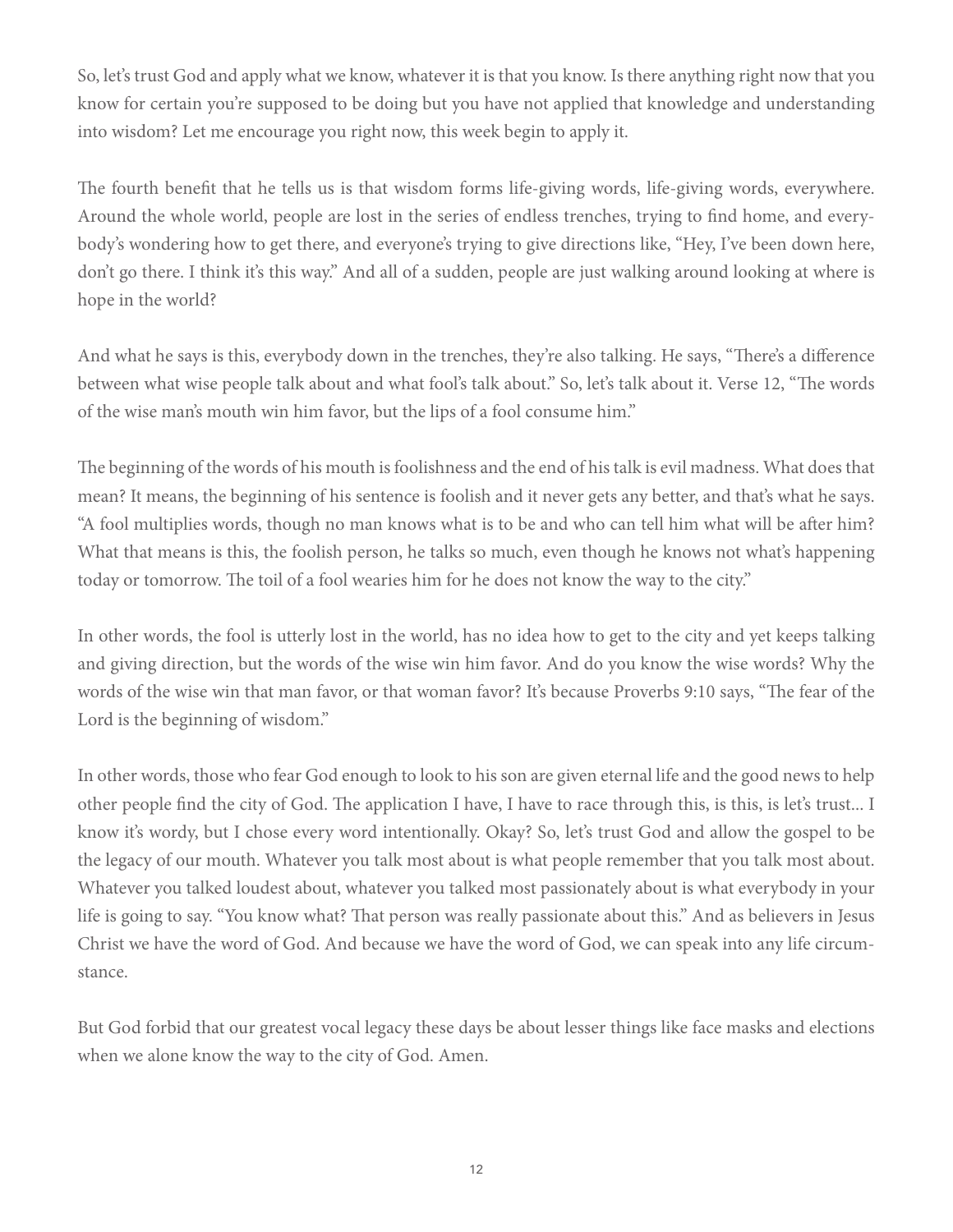Jesus Christ came to this earth to die for our sin. And he did, and he was buried, and he rose from the dead. And everyone who trusts in him are forgiven of their sin and given eternal life and promised access to the city of God. We know the way to the city. Now, let me ask you something, you look at what you've said, what you've written, what you posted, are people in this world right now most convinced the thing you're most passionate about is Jesus Christ?

I don't see many people leaving legacies this day of the gospel. Say what you want to say about anything you want to say, the solution to our problems includes Jesus. So, you got to add him. He has to be a part of the solution if we want to speak on the stage of humanity and give wisdom to help people get home. And so, we're Jesus' people through and through.

The fifth benefit before we take the supper is wisdom distinguishes our leadership. Everyone knows that when you're in a trench and you're in a bad place, it's really good to have good leaders. Look at what he says verse 16 and 17. He says, "Woe to you, O land, when you're king is a child and your princes feast in the morning. Happy are you, O land, when your king is the son of the nobility and your princes feast at the proper time for strength and not for drunkenness!

What does that mean? It means woe to a people whose leaders act like kids and party before they've done any work. And happy are those whose leaders are marked by character nobility, self-Control. They eat in order to get strong so they can serve and not get drunk. Then he goes on and he goes, "That's not the case most times."

Verse 18 and 19, "Through sloth," that's laziness, "The roof sinks in and through indolence," that's idleness, "The house leaks. Bread is made for laughter and wine gladdens life and money answers everything." What does that mean? It means not only do foolish leaders let their roof sink in from laziness, the roof of their home, their marriage or culture itself, but their only answer for the difficult issues of life is to eat, drink and spend money they don't have.

You think, "Man, Solomon sure did know a lot about culture." It's because he knew what it was like to be a fallen leader, I believe. And sometimes when we get into this moment where you look into the world today and you think... and we got an election in just a few months that I know I'm not looking forward to it. We're definitely in the trenches.

And so, Solomon gives us one piece of advice knowing that things are busted up when it comes to leadership in the world. He says, "Even in your thoughts, do not curse the king, nor in your bedroom curse the rich, for a bird of the air will carry your voice, or some winged creature tell the matter." In other words, don't use your tongue that was given to you by God to bless God and bless image-bearers to curse leaders and bosses that were also made in his image. So, let's trust God by respecting our authorities.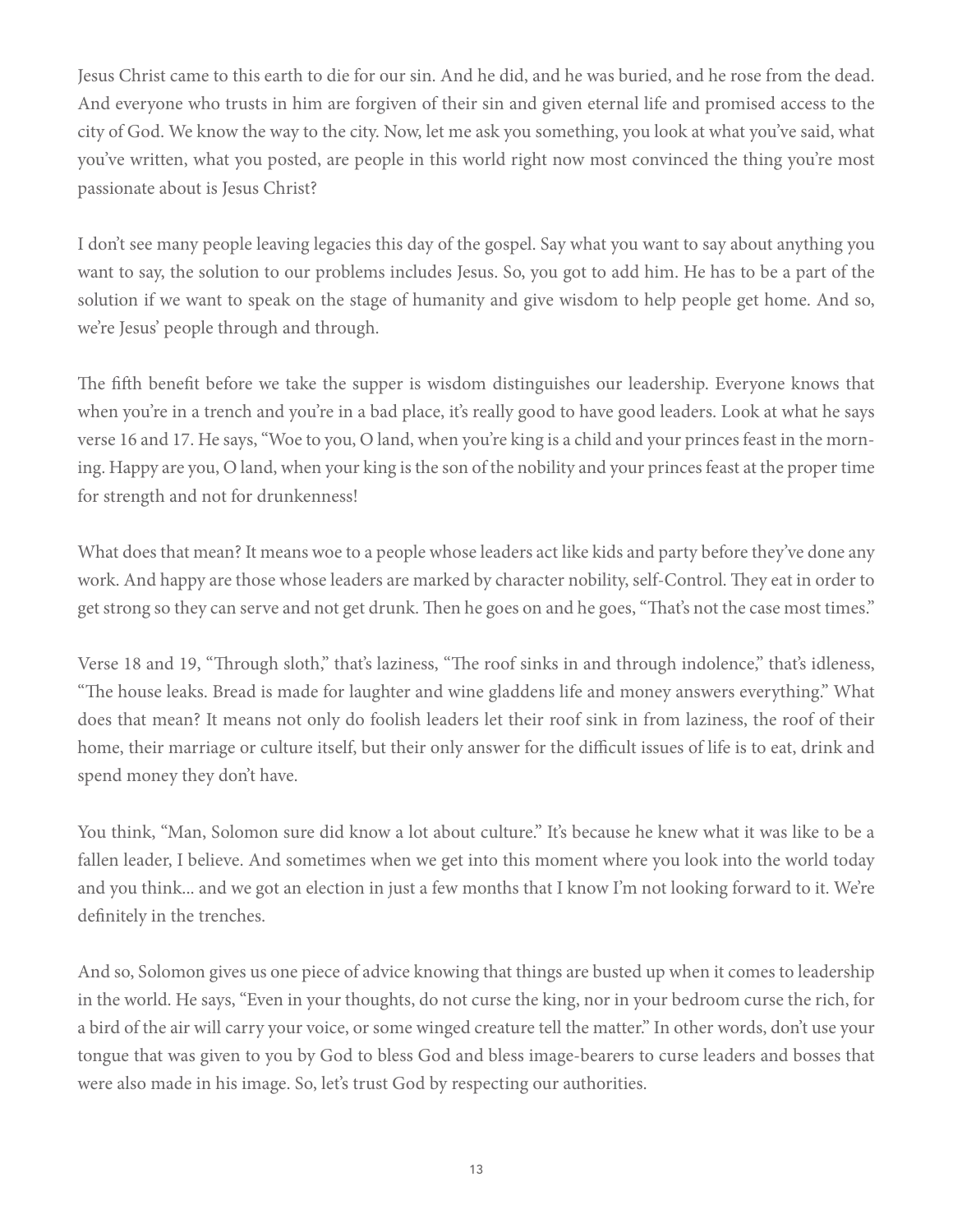And you know, one of the reasons that we can trust God and respect our authorities is because we know that the ultimate authority, the king of the earth is going to come back, and he is going to make all things right. He's going to remove all the tears and all the brokenness and all of the sin. He's going to remove death. And it says that from his throne will drip peace, and righteousness, and justice. It's coming. Our leader is coming.

And when you think about what he has made available for us, when you think about Jesus Christ himself, think about these five things. Is there anyone that you know in the history of the world who has a more honorable name than the name of Jesus Christ? No way, is there anybody in the world ever who has endured a more difficult task in order to bring about good and he didn't quit, and he didn't go back to heaven going, "You know, I had good intentions, I just didn't pull it off?"

No, there's nobody who's ever finished a harder task than Jesus Christ dying on a cross. There is nobody in the history of the world who has ever navigated life more successfully because he applied wisdom to everyday life. And there's nobody who walked the face of this earth and gave life-giving words like Jesus Christ. And there is no leader in the history of the world who's ever stood on this earth or in the world to come who more capably used his strength to serve his people. Because he did, we can be saved.

So, before we take the super, this is what we're going to do. I'm going to give you a moment right now. The Bible says we're supposed to do this to remember what he did, to proclaim our hope in what he did, but also to give us a moment to say, "Wait a minute, before I take this, I need to confess my sin." So take a moment right now where you're at and make sure your conscience is clear by confessing your sin to the Lord.